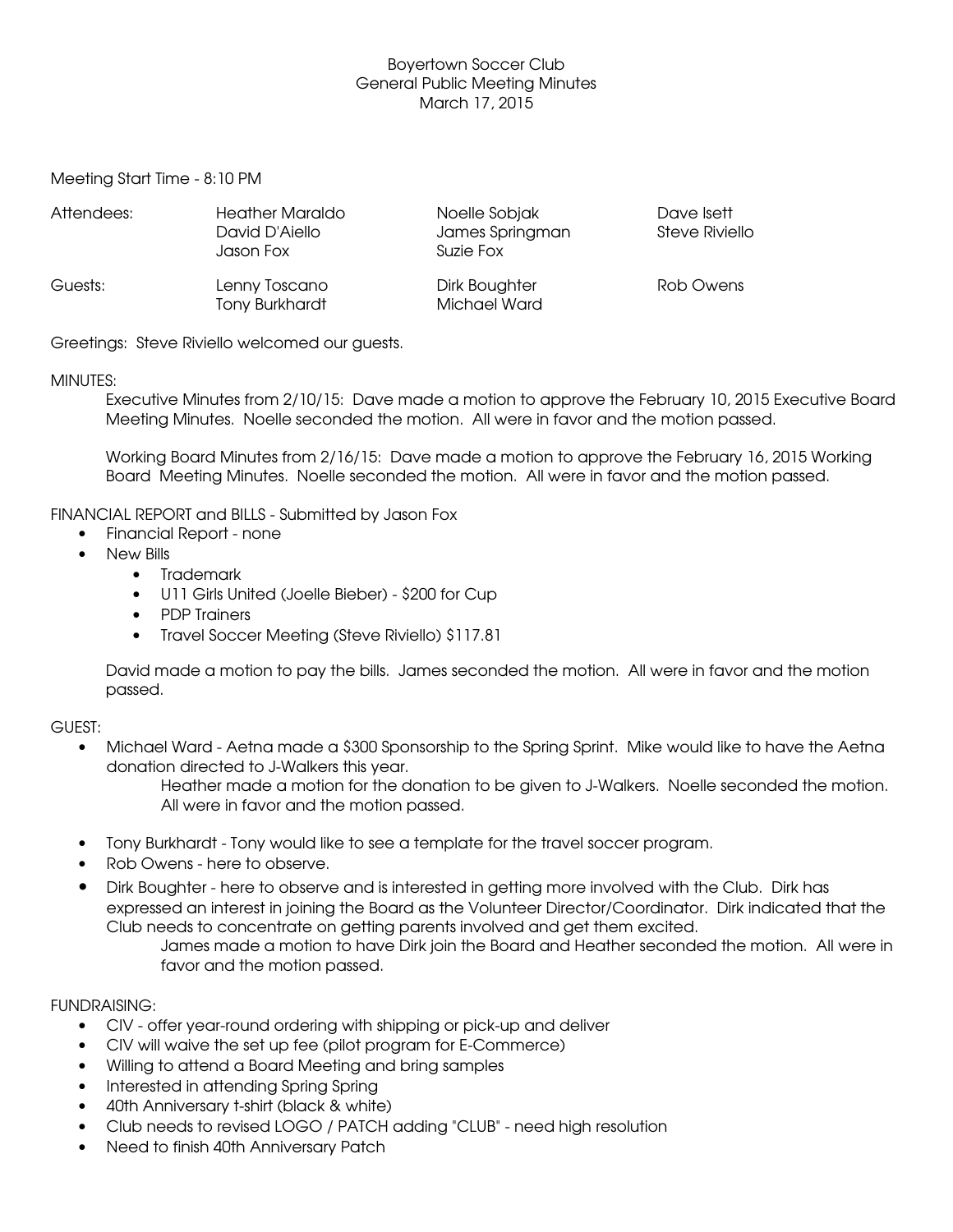TRAVEL:

- Dates for Travel Tryouts to be posted on 3/18/15
- Flyer to be sent to grades 1-6
- Coach presentation at Intramural fields
- Heather & David to discuss dates and Heather to email Intramural coaches

INTRAMURAL:

- Numbers are up from Spring 2014 and Fall 2014
- 60-70 Coaches at Meeting/Training
- Added U4 Program
- Adult Rec League 2 Teams
- Veronica's Boutique would like colors of jerseys for offerings at spring sprint

### PROGRAMS/CAMPS:

- Friday, March 27th Coerver Camp coming for travel demo of summer camp offerings @ DP
	- $6 7PM: 117-1110$
	- $\bullet$  7-8PM: U11-U14
- Camp scheduled August 3-7, 2015 from 9AM-3PM @ Victoria
- Soccer Shots would like to come to a future Board Meeting to give a presentation
- Goalkeeper Training (Travel Only) Run by Challenger @ MC
	- Friday Evenings 4/10-5/15 (or 22nd)
	- $\bullet$  5:45-7:00 PM: U8 U10
	- $\bullet$  7:00-8:15PM: U11-U13
	- Cost:  $$1500: 4/10 $750 \& 5/1 $750$  (money to be taken from Golf Outing)

Steve made a motion for the Goalkeeper Training as stated above. James seconded the motion. All were in favor and the motion passed.

GUEST: Lenny Toscano

- Tournament Permission to Host
- Insurance
- Teams
- $\bullet$  Fields 5 @ Fast+ 1 @ MC

WEBSITE:

- Coerver One day training / goalkeeper clinic
- Facebook / Twitter icons moved
- Announcement Section
- $\bullet$  T-shirts
- Add Dirk Boughter Volunteer Coordinator
- Travel Tryouts Page
- Montgomery Alliance (WestMont, Valley, Pottsgrove & Boyertown)

LAND/FIELDS:

• Contract: General Green - prices stayed the same as last year.

Dave made a motion to keep General Green, Noelle seconded the motion. All were in favor and the motion passed.

• Contract: By The Yard - prices up  $3.5\%$ . DP - \$180 / MC \$130

Heather made a motion to keep BTY under contract for mowing for 2015. Dirk seconded the motion. One (1) member abstained. Motion passed.

### LAND/FIELDS continued:

New Field at Victoria with Washington Twp